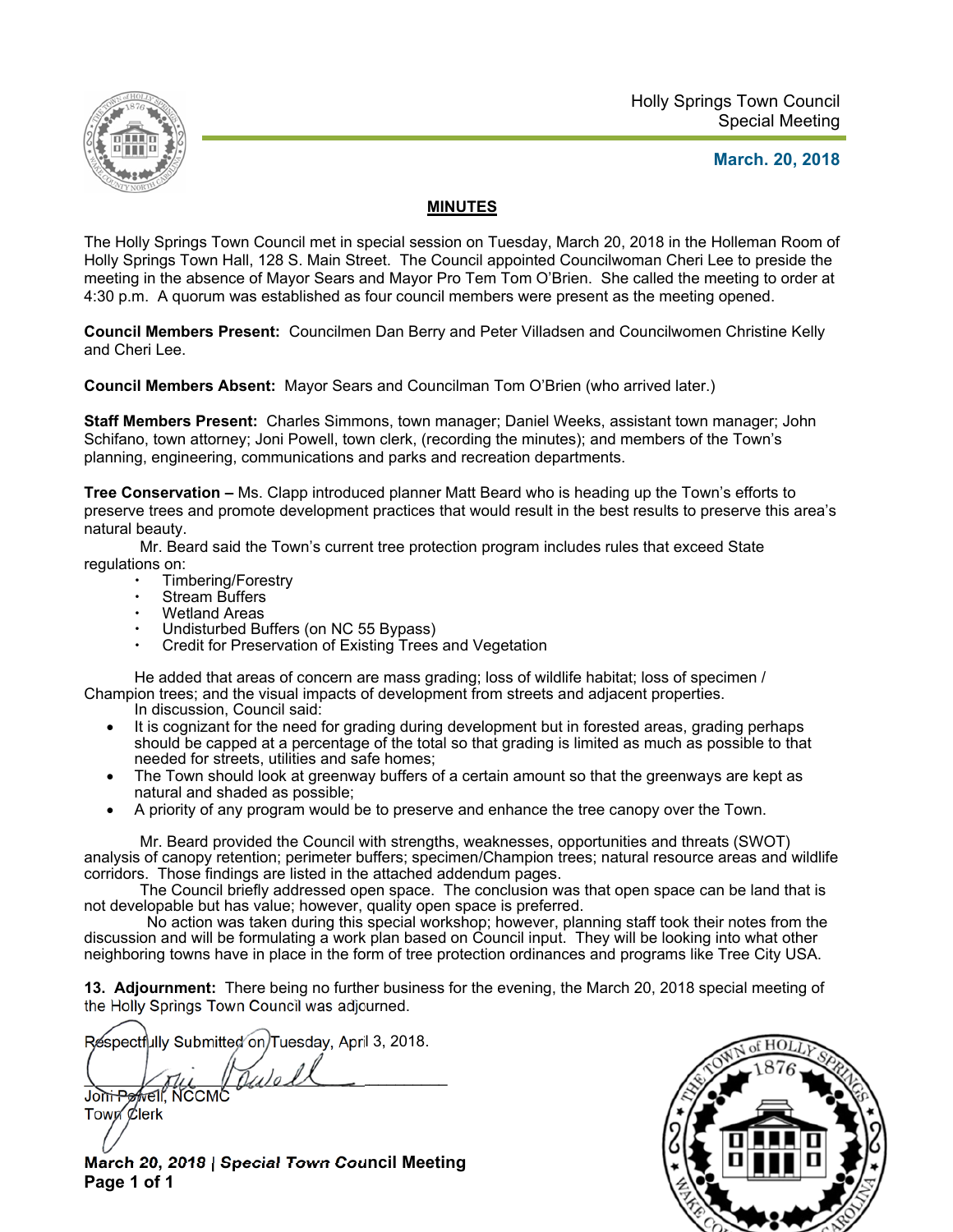### Canopy Retention

Percentage of existing Percentage of existing canopy coverage is to canopy coverage is to be preserved be preserved

### STRENGTHS

- Preserves contiguous Preserves contiquous tree stands
- Supports existing plant Supports existing plant and animal species on and animal species on site

 $\frac{1}{1}$ 

across entire site rather across entire site rather Preservation can occur Preservation can occur than just perimeters than just perimeters

- significant tree canopy significant tree canopy Site may not contain Site may not contain
- Existing tree coverage is Existing tree coverage is often located in already often located in already protected areas protected areas
- Requires calculation and Requires calculation and verification of healthy verification of healthy tree canopy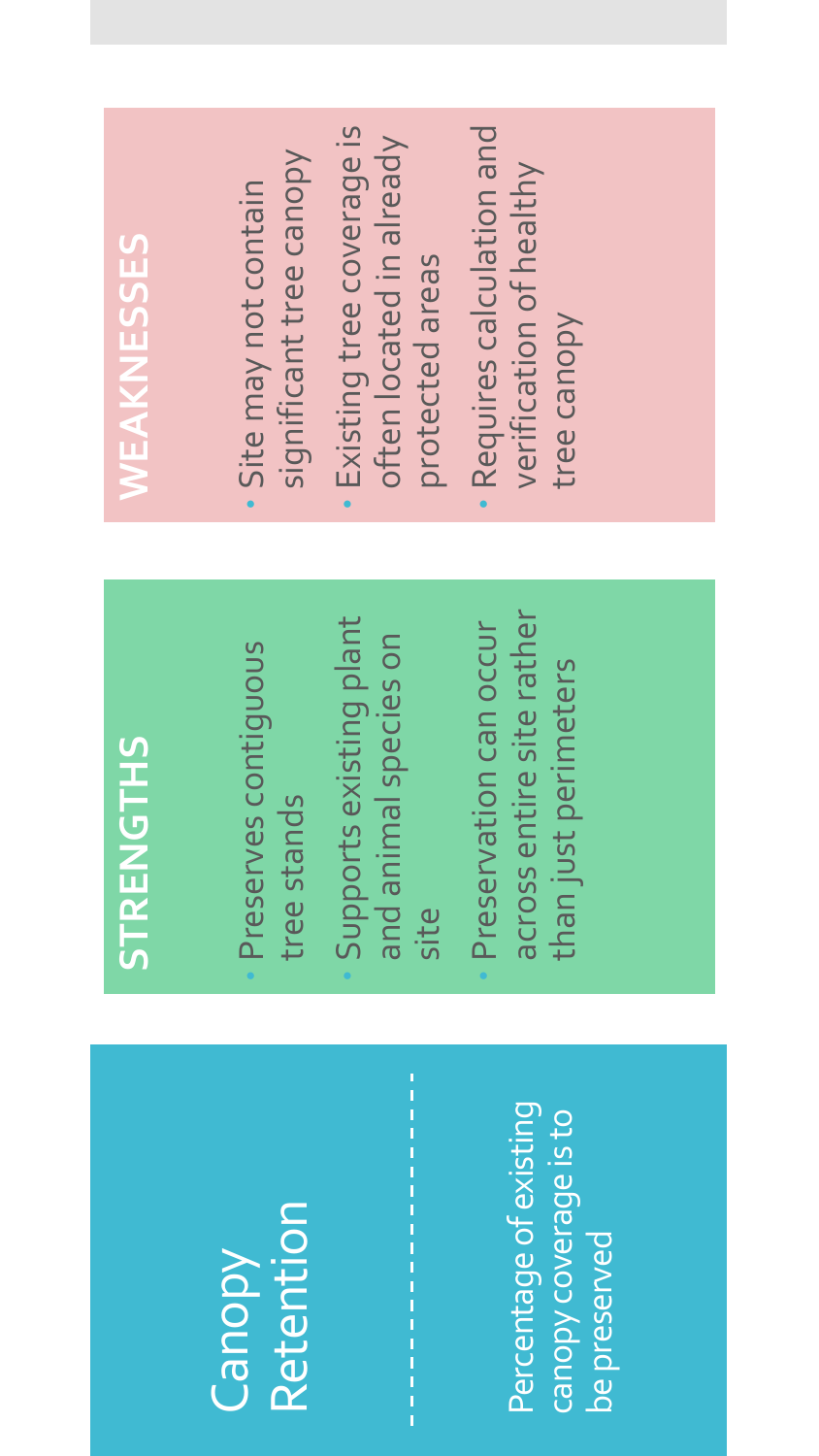### Perimeter **Buffers**

supplemental planting supplemental planting around perimeter of around perimeter of Undisturbed and Undisturbed and project

### STRENGTHS

Visual screening Visual screening

buffer is wide enough buffer is wide enough retention benefits if etention benefits if Can provide habitat Can provide habitat

 Supports existing plant Supports existing plant and animal species on and animal species on site

- vegetation may be low vegetation may be low Quality of Buffer Area Quality of Buffer Area cleared. Older trees cleared. Older trees may not have lower may not have lower on areas previously on areas previously branches
- beyond the buffer would not be regulated beyond beyond the buffer would not be regulated beyond On site disturbance On site disturbance current ordinance current ordinance
- Only preserving trees on Only preserving trees on perimeter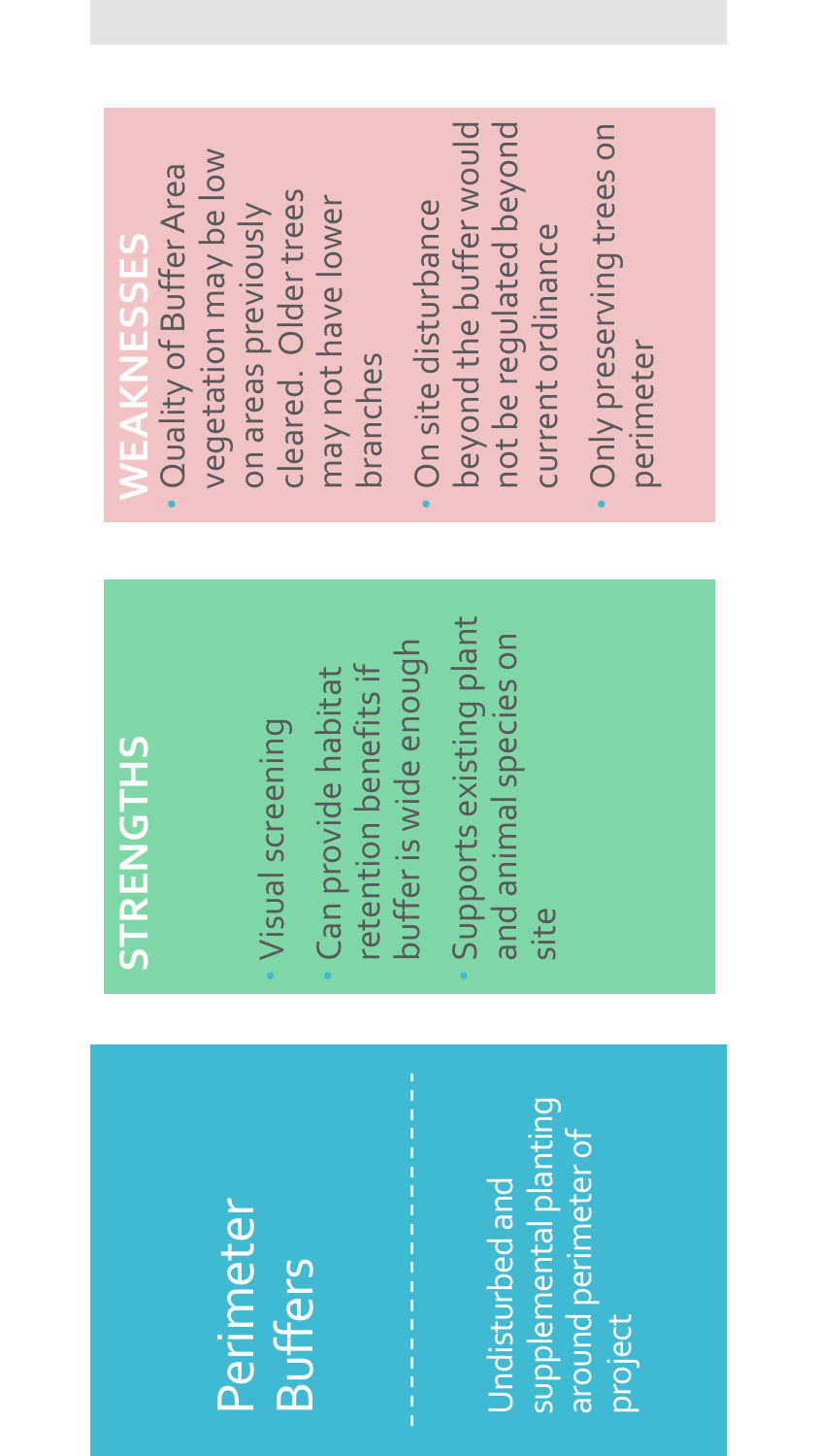#### Specimen/ Champion Trees

trees across an entire trees across an entire preservation of large preservation of large Identification and Identification and site

### STRENGTHS

- Save larger canopy trees Save larger canopy trees
- Visual Impact Visual Impact
- Town Heritage / Historic Town Heritage / Historic nature of older trees nature of older trees

- to elements may cause to elements may cause Exposure of single tree Exposure of single tree damage
- unbuildable if covered in unbuildable if covered in Can render a site Can render a site protected trees protected trees
- The tree being saved The tree being saved may not live much may not live much longer
- Minimal habitat benefits Minimal habitat benefits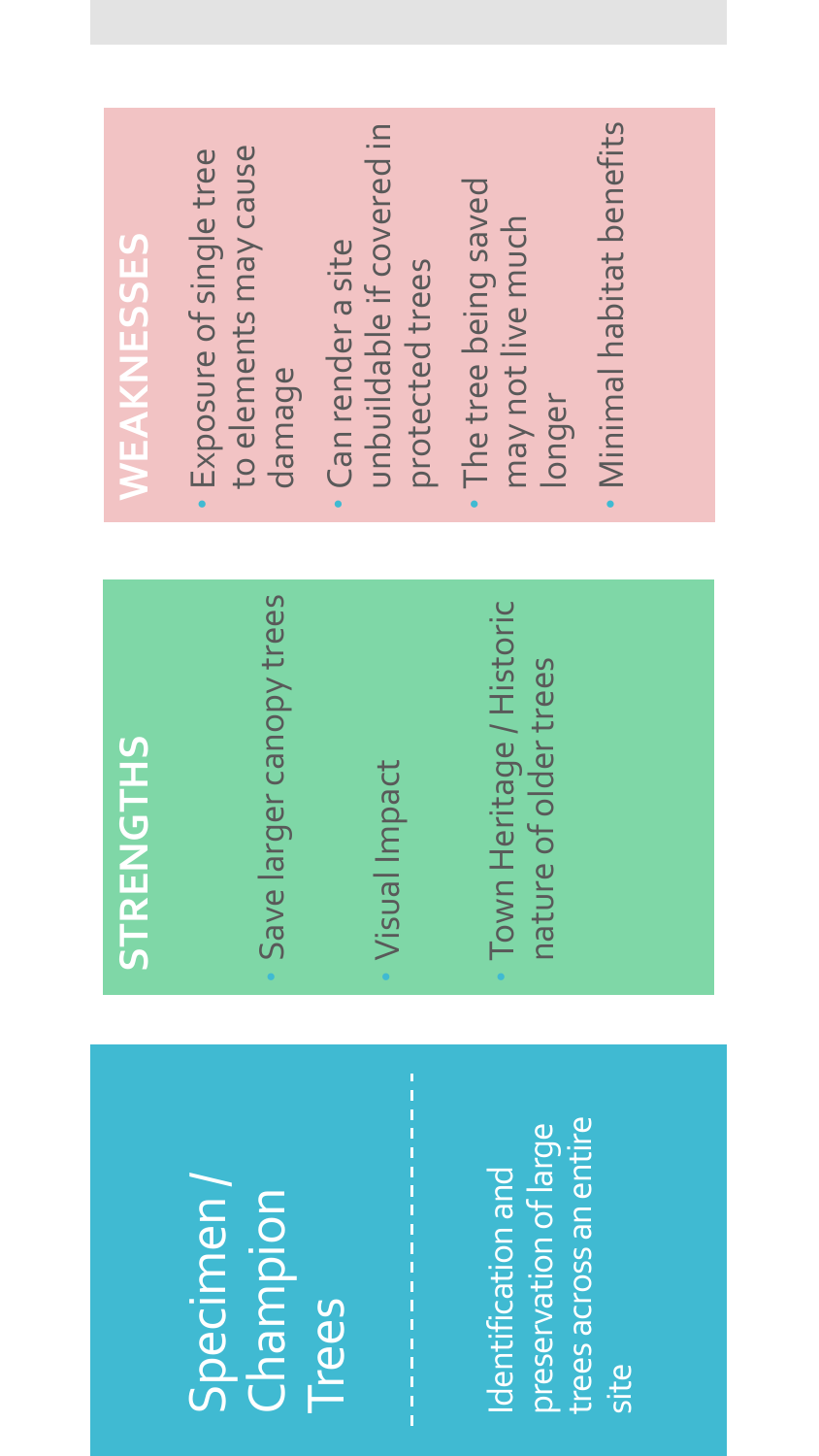#### Natural Resource **Areas**

features and identified features and identified native habitat areas native habitat areas environmental environmental Supplemental Supplemental buffering of

## STRENGTHS

- Maximizes habitat and Maximizes habitat and environmental benefit environmental benefit
- further reduces impact further reduces impact environmental buffers environmental buffers on watershed health on watershed health Increased
- across entire site rather across entire site rather Preservation can occur Preservation can occur than just perimeters than just perimeters

- visual screening if area is visual screening if area is significant tree cover or significant tree cover or May not provide May not provide not wooded
- buffers, this would have buffers, this would have State regulations limit State requlations limit our ability to impose our ability to impose to be offered as an to be offered as an additional stream additional stream option to meet option to meet compliance